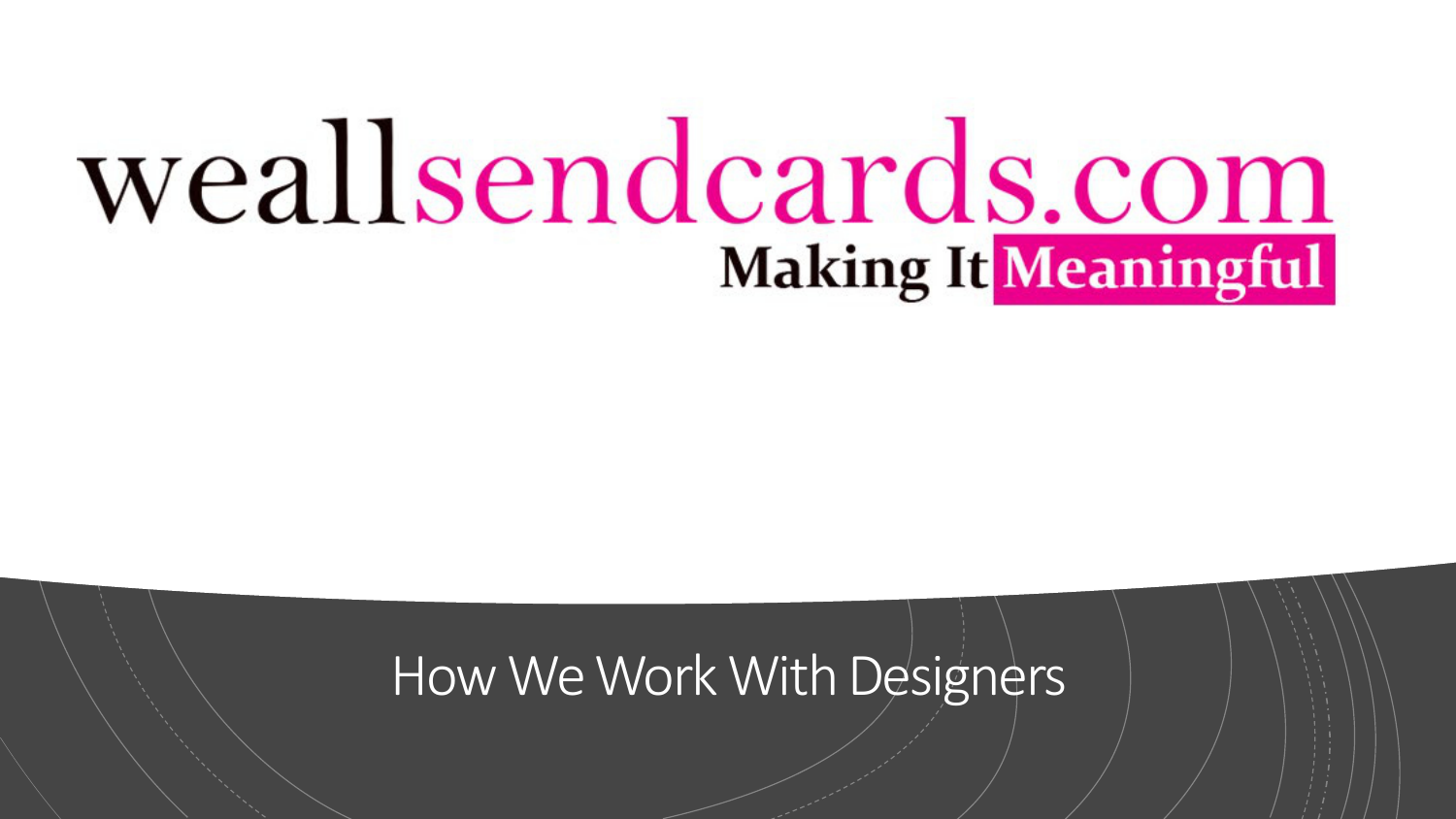# How we help designers

- We sell cards on our platform at retail prices to the general public. Designers can request we use their designs for this service.We pay market leading royalties.
- We sell cards on our platform at wholesale prices to resellers who wish to buy cards in bulk to resell.Designers can request we use their designs for this service.We pay market leading royalties.
- We print cards for designers and can send them anywhere in the world.We have a 1 card minimum order, and provide a choice of sizes.Pricing is competitive,and for low volumes market leading for the quality of card provided.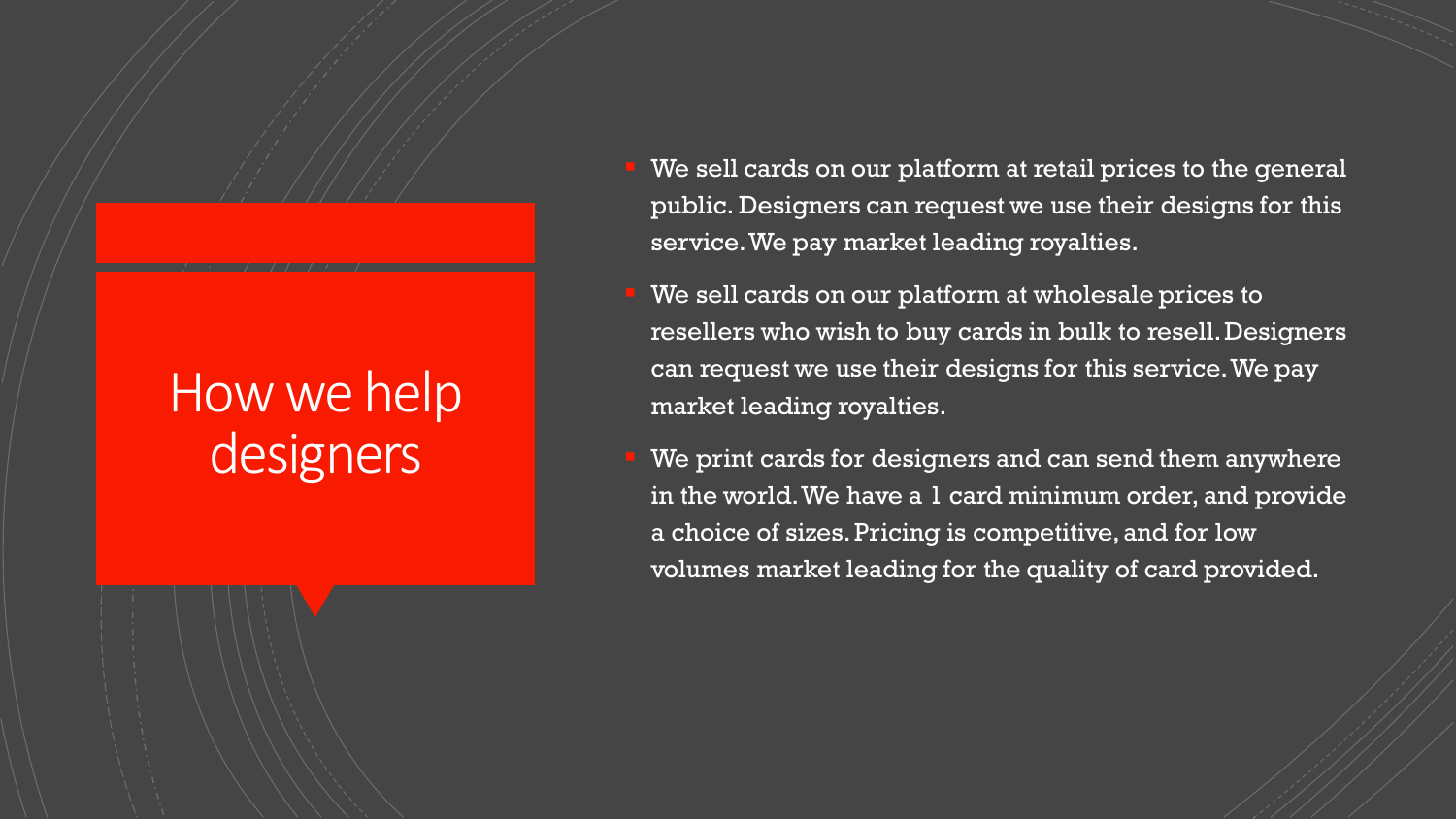## Why choose weallsendcards.com?

- � Environmental our optional cellophane bags are plant based and biodegradable. The cardstock we use is Invercote G, by Iggesund and has many environmental benefits on top of being FSC. For example, the facility that makes the card stock is in the top  $1\%$  of sustainable companies in the world that have been assessed by Eco Vardis.
- � Quality we print using commercial grade card stock and a commercial print press. Our print manager has over 30 years print experience. More information available on request.
- � Pricing Our cards are competitively priced compared to websites that produce similar quality cards.
- � Customer Service we are a small friendly company providing individual personal service. You will get to know us by name.
- � Speed of Delivery We aim to dispatch all orders the same day if ordered by 1pm Monday to Friday, either Royal Mail First Class, or DPD Courier.
- � Reliability All orders since we paired with our current print partner in 2017 have been shipped within 24 hours of order (Monday to Friday).
- � Revenue Share & Referral Rewards We aim to put our revenue in the hands of our designers and members of the We All Send Cards community, rather than big-tech, so we reward those who buy from us, or share our service with others, through revenue share and sharing 50% of our profits on a quarterly basis.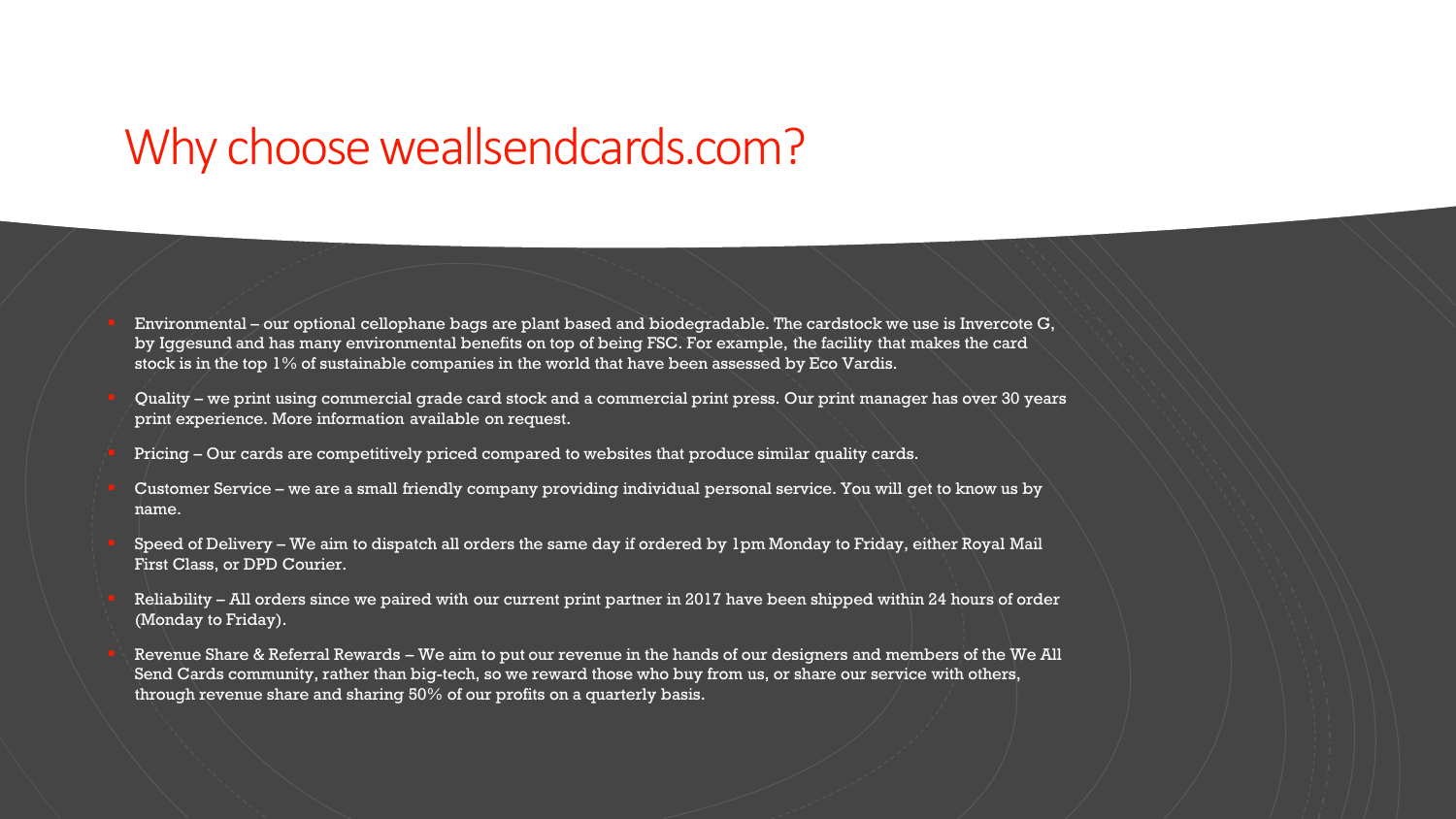# Selling cards on our website RETAIL

- � Customers can buy cards on our site as a registered member or as a guest. Payment is secure and safe.
- � Prices per card are set between £2.59 and £3.39.You can choose the price and we will pay you the difference between the price and £2.49 (so between 10p and 90p per card).
- Customers can buy 1 card or more, and these can be personalised on the inside.You can also decide if the customer can also personalise the front with text / images or both.
- We aim to print and post the card same day to any address, with an additional envelope and cellophane bag if required.
- Customers can personalise the card themselves using our online tools.
- If you refer a customer to our site to buy cards, you will earn a 25p referral fee for each card they buy, even if they are not your designs.You can give out a link which shows them your cards only.
- We regularly provide discounts to customers which do not affect your royalty or referral payments. This gives you incentives to encourage customers to buy your cards, with no downside.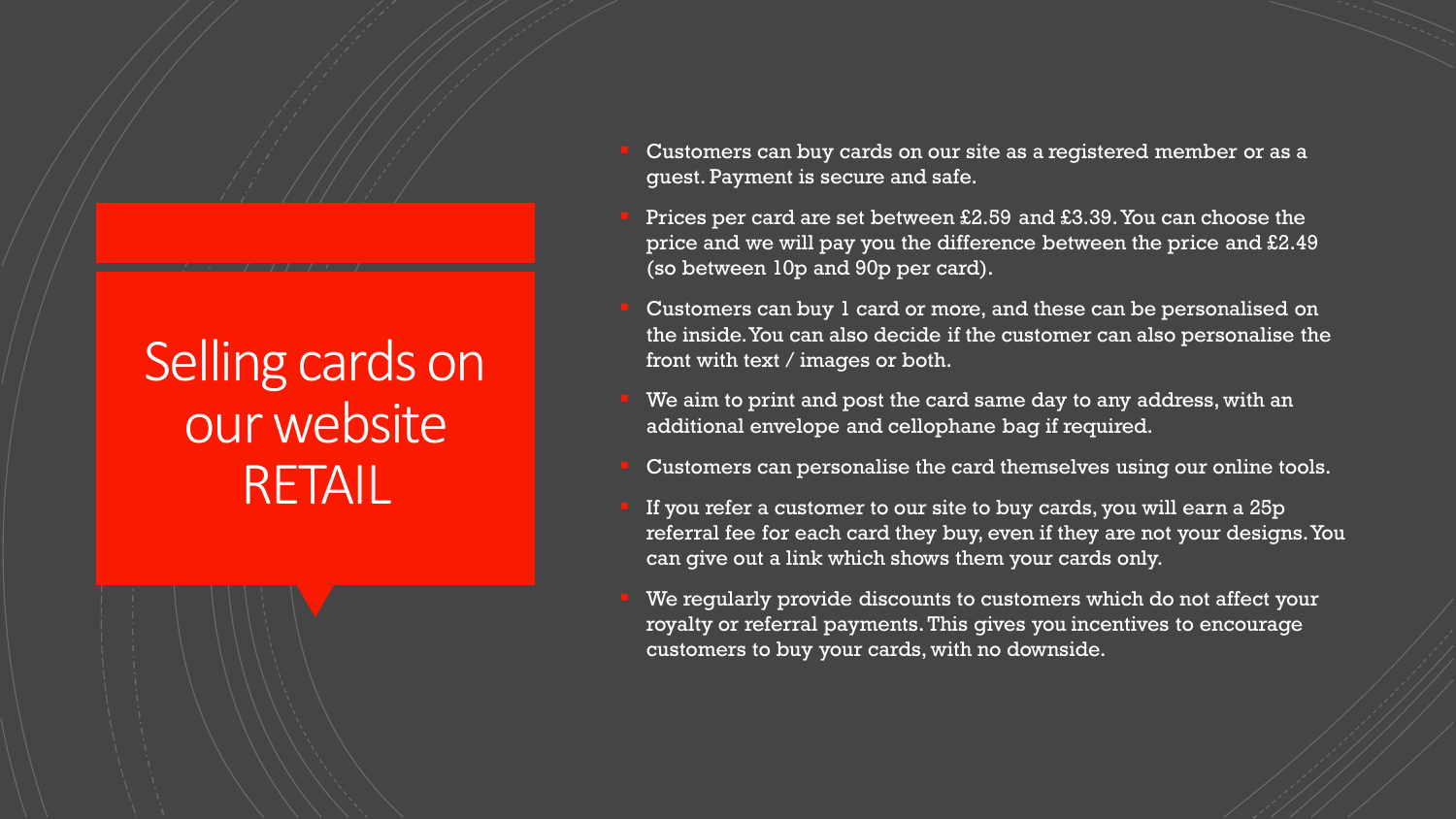# Selling cards on our website **WHOLESALE**

- Resellers can buy cards on our site as a registered member and approved reseller at wholesale prices. Payment is secure and safe.
- You give authority to the reseller to resell your card to another person at a margin of their choice and through whichever medium they choose.
- � A reseller must request to become a reseller,must purchase at least 12 wholesale priced cards to get started, and must have purchased 12 cards in the last 30 days (including their current order) to benefit from wholesale pricing.This allows the reseller to buy less than 12 in an order.
- If the reseller buys 12 or more cards at the same time to be delivered to the same address, they will cost  $\text{\pounds}1.10$  each + your chosen wholesale royalty rate which can be any amount.You will earn the wholesale royalty rate.
- If the reseller buys less than 12 cards but has purchased 12 cards or more in the last 30 days, including their current order, then they will cost £1.25 each + your chosen wholesale royalty rate.You will earn the wholesale royalty rate.

Resellers will also be charged 5p if they require the card to be sent with a blank envelope, and 17p if they require the card and envelope to be put into a biodegradable cellophane bag.

- Resellers can personalise the inside of the card themselves using our online tools.You can choose whether the front can be personalised with text or images by the reseller.
- � If you refer a new reseller to our site to buy cards, you will earn a 5p referral fee for each card they buy, even if they are not your designs.You can give out a link which shows them your cards only.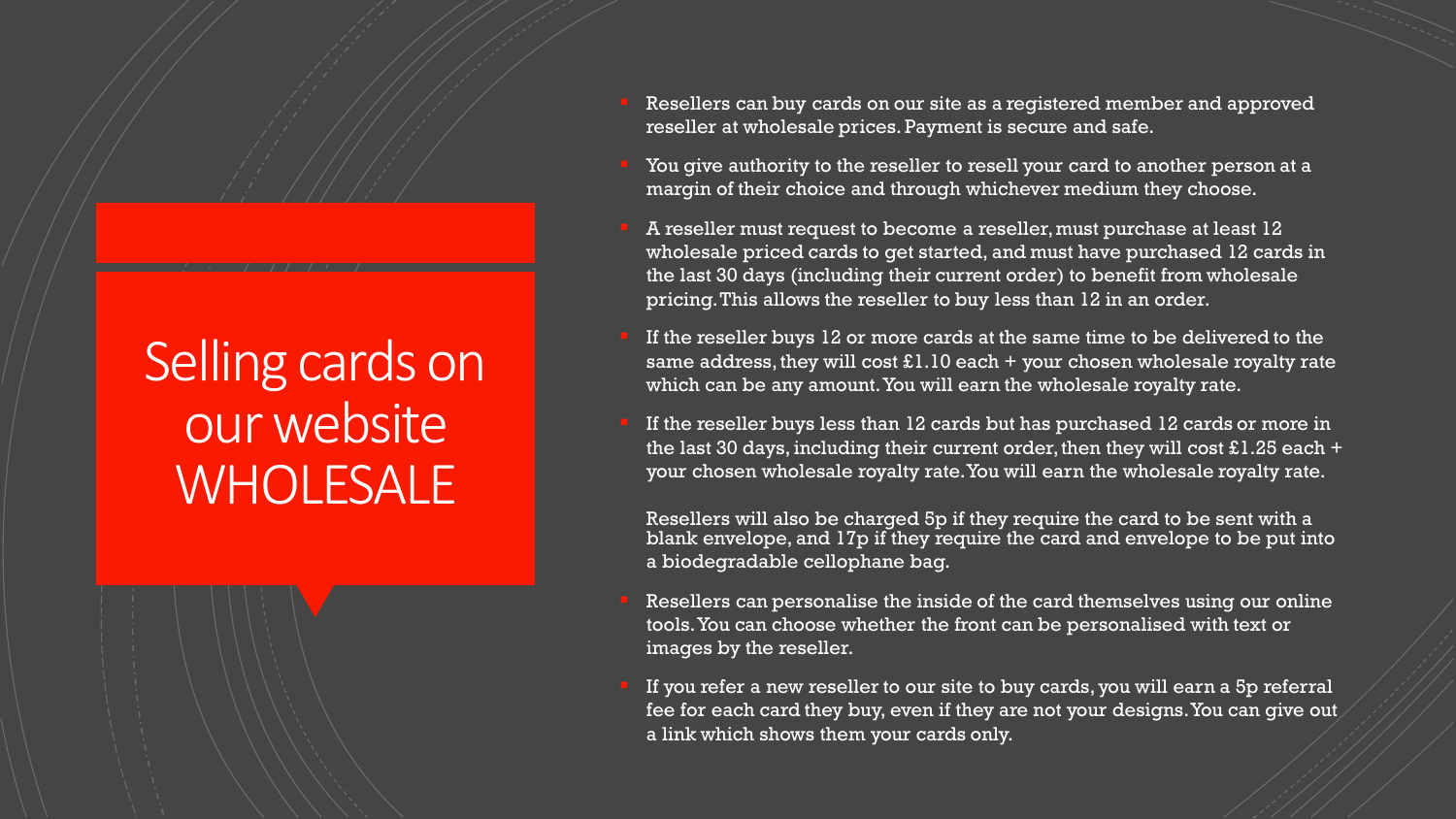# Printing Your **Card Designs**

- As an approved designer for our site you can get preferential pricing for printing your own card designs.
- You can buy your cards off the website without any of our branding, at a cost of £1.25 per card, discounted to £1 per card if you order 10 or more to the same address.
- You can mix and match designs and sizes at no additional cost.
- We will include an envelope and cellophane bag if required at no extra cost.
- � Postage is charged at Royal Mail First Class / International Standard rates, or £12 for next day DPD Courier.
- � Cards are usually printed and posted same day if the order is received by 9.30am Monday to Friday. Cards are sent in plain unbranded packaging.
- We can send the order to you or your customer.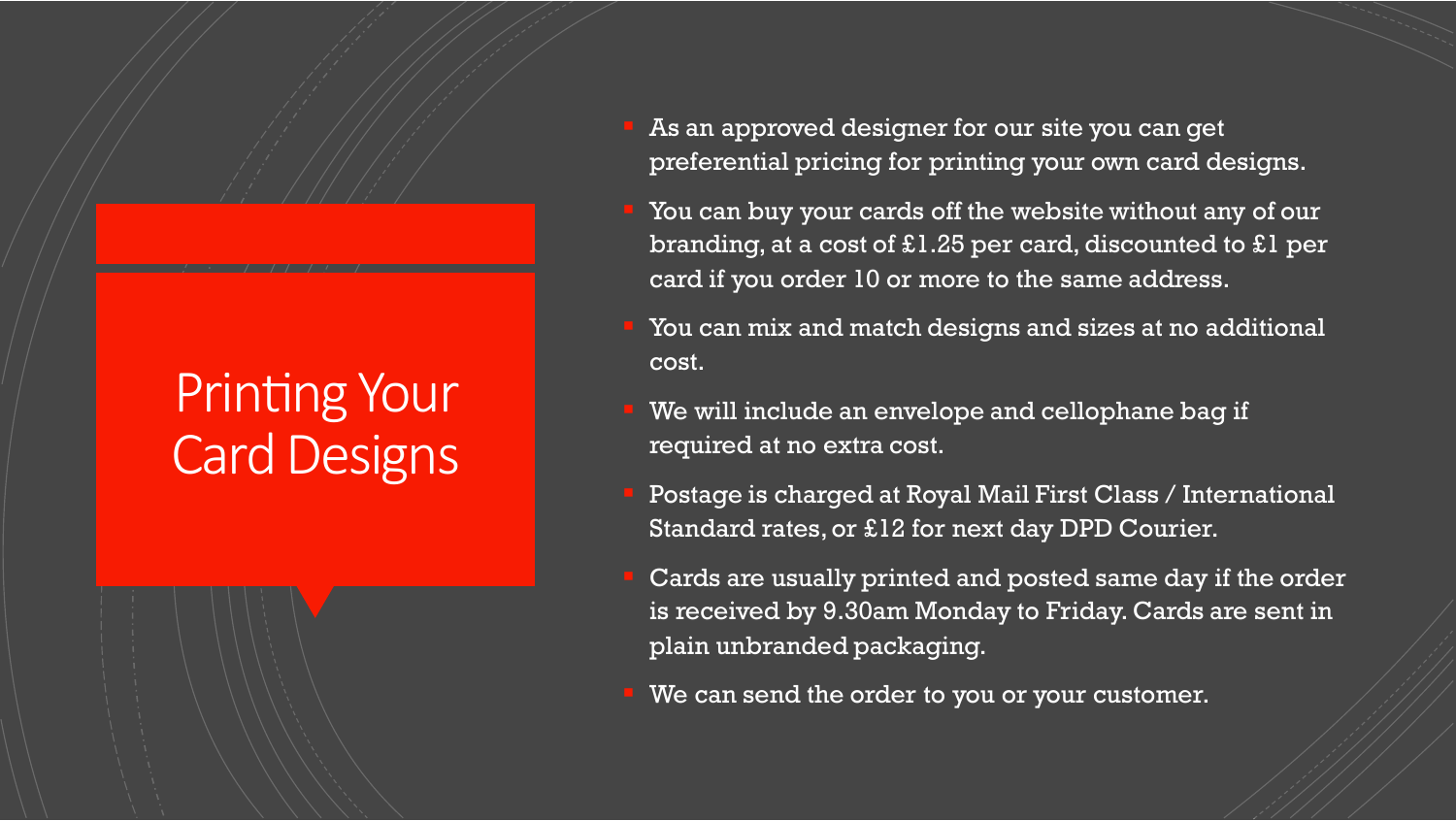#### Our Card Sizes (Printed)

- � Square (148mm x 148mm)
- � Tall Standard (125.8mm x 175mm)
- � Tall A5 (148mm x 210mm)
- � Wide Standard (175mm x 125.8mm)
- � Wide A5 (210mm x 148mm)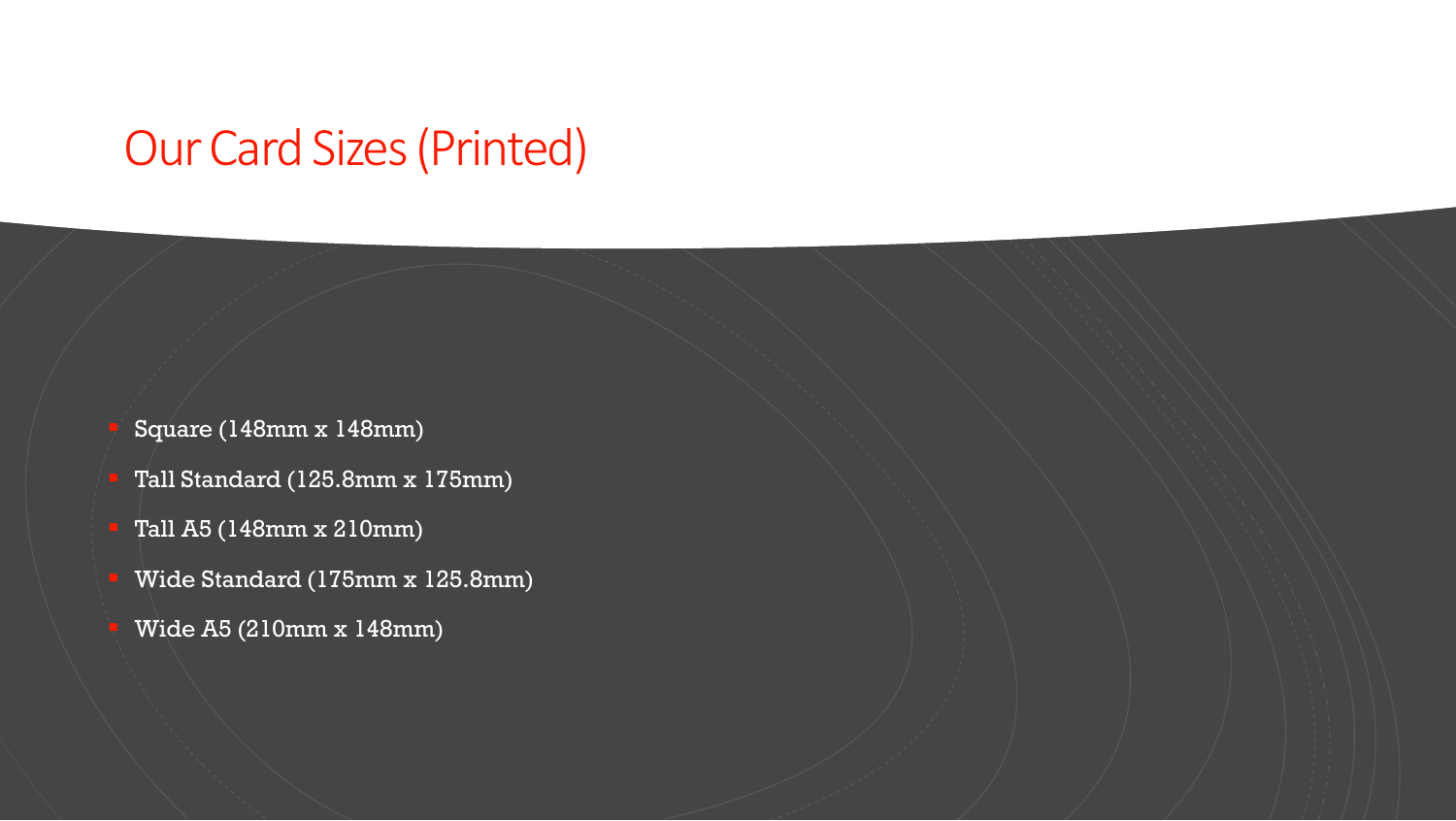#### Our Card Sizes(File Size)

- � Square (154mm x 154mm @ 300dpi) or (1818px x 1818px)
- � Tall Standard (125.8mm x 175mm @ 300dpi) or (1557px x 2138px)
- � Tall A5 (148mm x 210mm @300dpi) or (1819px x 2551px)
- � Wide Standard (175mm x 125.8mm @300dpi) or (2138px x 1557px)
- � Wide A5 (210mm x 148mm @300dpi) or ( 1557px x 2138px)
- � Please note that your card will be trimmed by 3mm off each edge which is standard with commercial printing practice.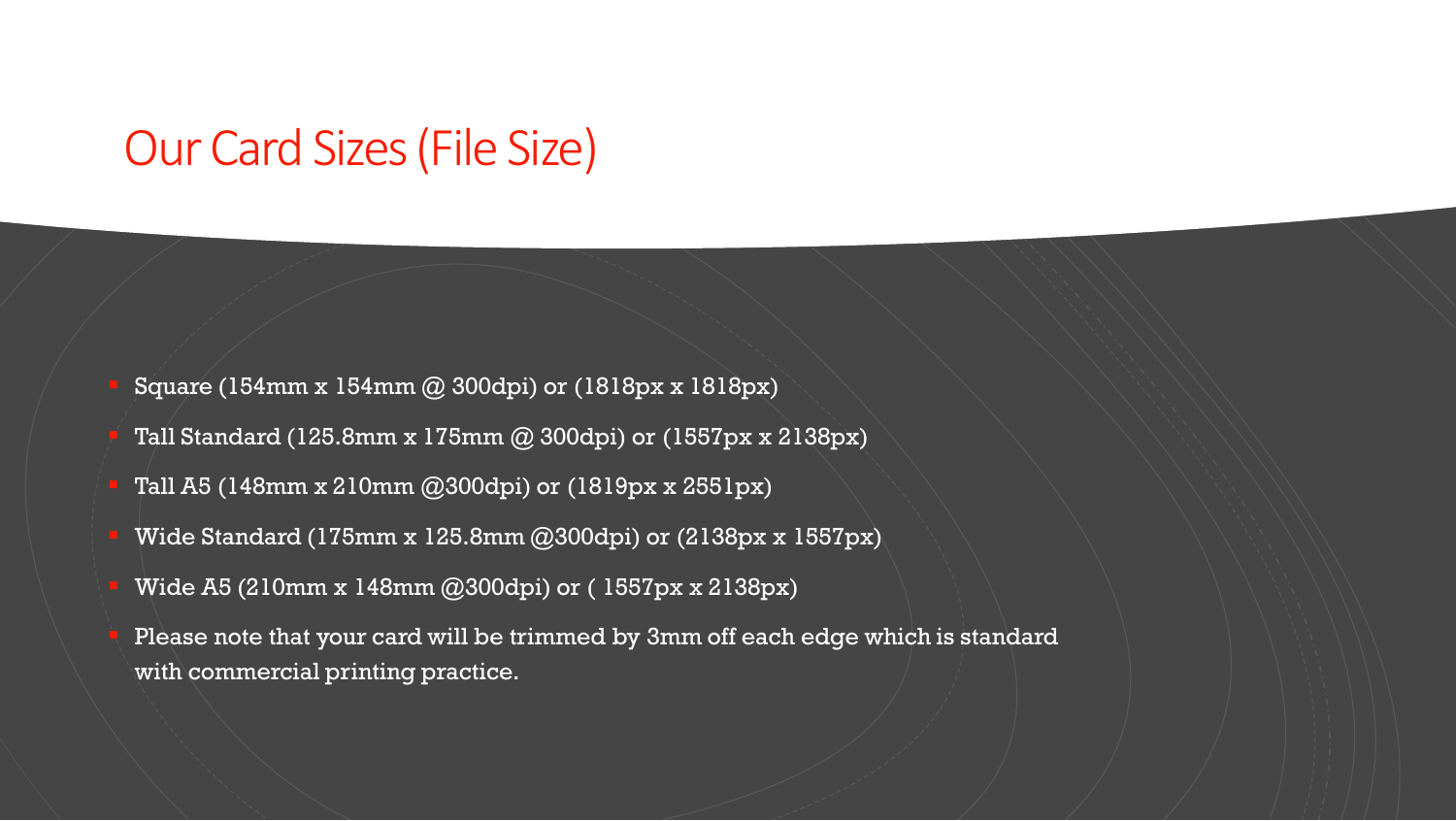## Print Information

- Cards are printed in CMYK using a Canon ImagePress VP10000C commercial print press.
- Cards need to be uploaded in (RGB) JPG or PNG and will be converted to CMYK by the print machine.
- Our design tools will allow you to resize the image downwards, or upwards by up to  $10\%$ , and position the image correctly on the card face.It will also allow you to add text and additional images.You can also upload an image at the correct size,which is already complete.
- Cards will generally look brighter on screen due to the screen being backlit, whereas the card is not.
- Images are better taken under the correct lighting and at a larger size, rather than being manipulated in Photoshop or similar to fix the shadows, colours or to enlarge the image.
- If your card is designed using a graphics tool such as Illustrator, Indesign, Photoshop etc, then please note what your card looks like in CMYK because it is going to print this way,even though you have converted to RGB.
- Due to monitor / display variations and the ability to adjust contrast, brightness etc on the screen, the print might be different to what is shown on the screen. As there are 15,000,000 RGB colour combinations and around 10,000 – 20,000 CMYK combinations,colour conversion is unlikely to be exact.Try printing on your home printer to get an idea of how the card will print in regards to colour / darkness.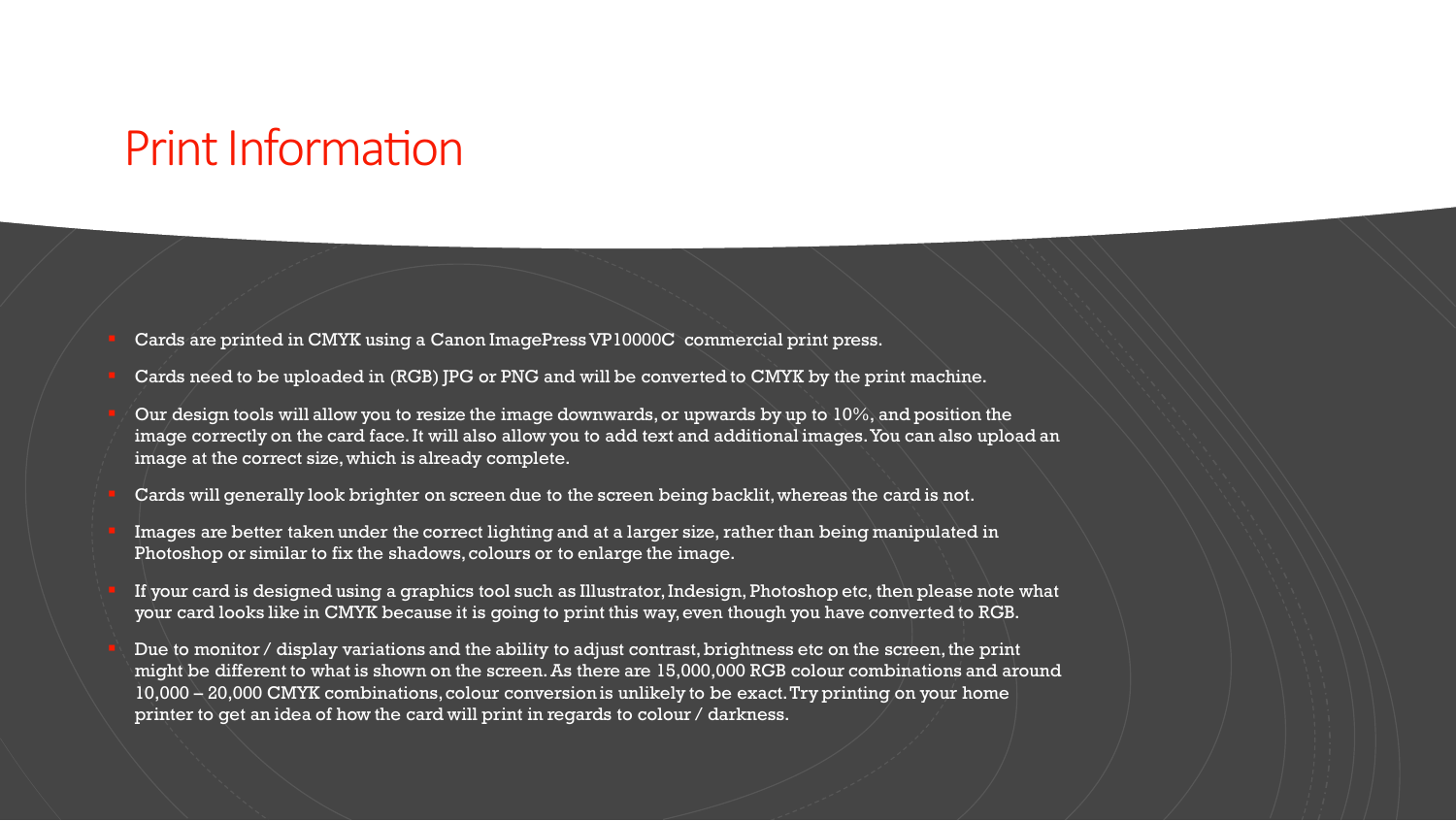## **Card Options**

- All our cards are the same base price. The base price is the price without your royalty payment.
- All our cards are printed on Invercote G card stock, using a Canon VP10000C Printing press for optimum quality.
- � All cards require an additional 3mm bleed all the way around the card, which will be trimmed when the card is printed.
- � All cards come with a white envelope and a biodegradable cellophane bag if required at no additional cost.
- � Cards can be posted at Royal Mail First Class / International Standard rates, or DPD Next Day Courier.
- � Cards can be printed single sided (back and front) or double sided (back, front, inside left, inside right) at the same price.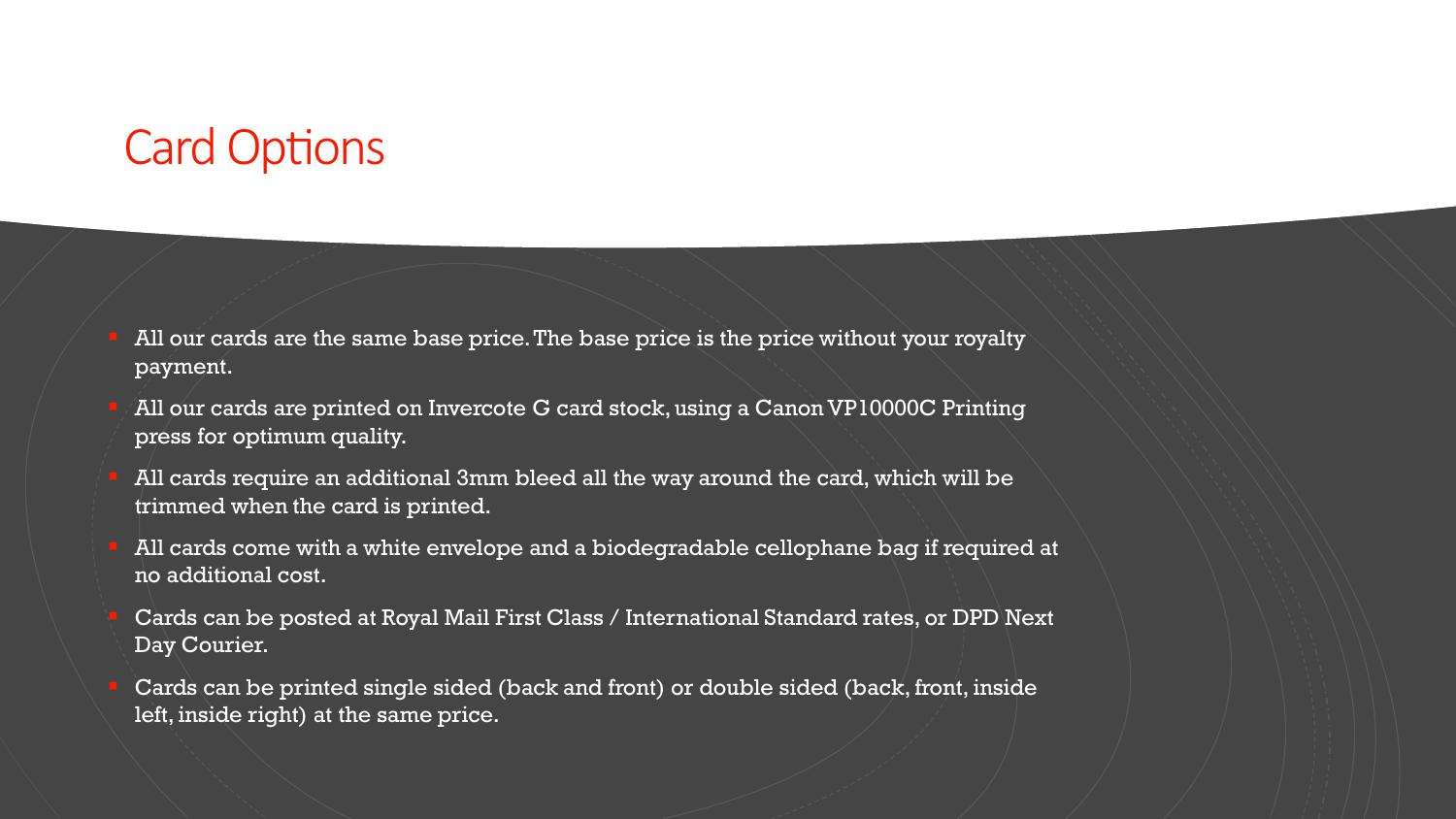## Designer Options

You can choose to set up your own bio and upload your own cards (front and back) and set your own keywords (if selling on the site), or you can ask us to do it for you.

� If you choose to do this yourself, you will earn full royalties, have a link to your cards and bio which you can share, have control over the back of the card.We will provide video examples of how to get started.

Cards sold on the site include a small weallsendcards.com logo in the bottom left of the back of the card, and an order number on the bottom right.

If you choose for us to set it up for you including keywords, then your cards will be listed under the WASC Artist Collaboration, the back of the card will be dual branded, and as we are doing most of the work the royalty is reduced by 40% (so for example 50p per card becomes 30p per card).

We can provide you with a link to your cards for you to share, and you can still earn the 25p referral fee bonus when using this. Cards can only be listed on eBay on the free scheme.You can revert to doing it yourself at any time, but any cards we have done for you will need to have been sold 10 times before you start receiving full royalty.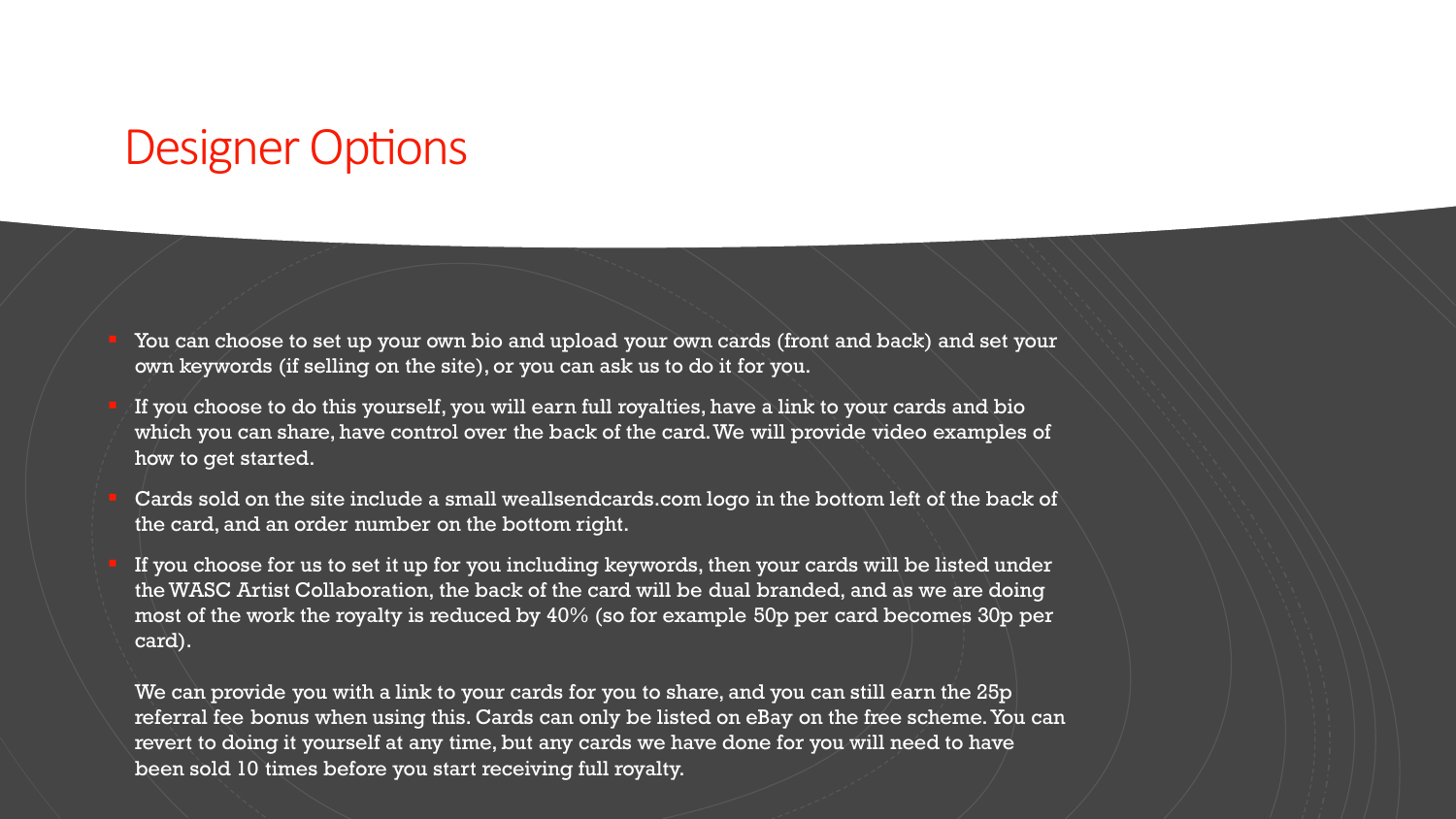## Further Information

- � Everyone will get accepted as a designer as long as they can provide image files at sufficient size and quality. Images need to be a minimum size to print at the required quality (as previously prescribed). Each card will be approved on its merits (unless it is you printing your own).
- If you choose to do this yourself, you will earn full royalties, have a link to your cards and bio which you can share, have control over the back of the card.We will provide video examples of how to get started.
- Cards sold on the site include a small weallsendcards.com logo in the bottom left of the back of the card, and an order number on the bottom right.
- If you choose for us to set it up for you including keywords, then your cards will be listed under the WASC Artist Collaboration, the back of the card will be dual branded, and as we are doing most of the work the royalty is reduced by 40% (so for example 50p per card becomes 30p per card).

We can provide you with a link to your cards for you to share, and you can still earn the 25p referral fee bonus when using this.Cards can only be listed on eBay on the free scheme.You can revert to doing it yourself at any time, but any cards we have done for you will need to have been sold 10 times before you start receiving full royalty.